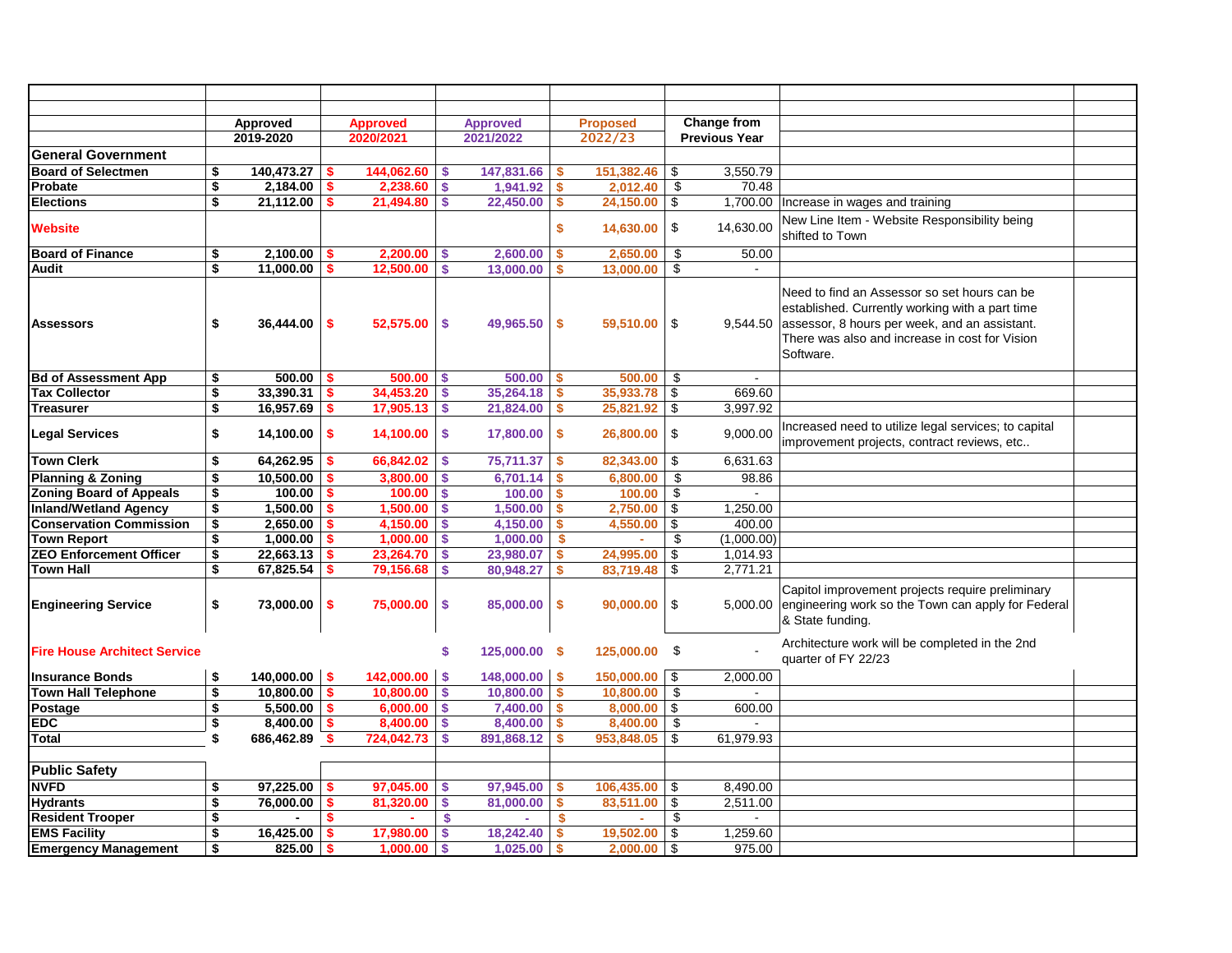| <b>Building Inspector</b> | $'7,200.00$   $\sim$ | 17,162.50  | 17.634.06  | 17,434.06       | (200.00)  |  |
|---------------------------|----------------------|------------|------------|-----------------|-----------|--|
| <b>IFire Marshal</b>      | 18.454.09            | 17,609.82  | 17.974.71  | 18,300.00       | 325.29    |  |
| <b>Canine Control</b>     | 10.353.75            | 10.562.59  | 10.776.66  | 11,288.45       | 511.79    |  |
| <b>ILCD</b>               | 18,933.00            | 18.581.20  | 18.633.50  | $19.565.18$ \\$ | 931.67    |  |
| Total                     | 255.415.84           | 261.261.11 | 263.231.33 | 278.035.68      | 14,804.36 |  |
|                           |                      |            |            |                 |           |  |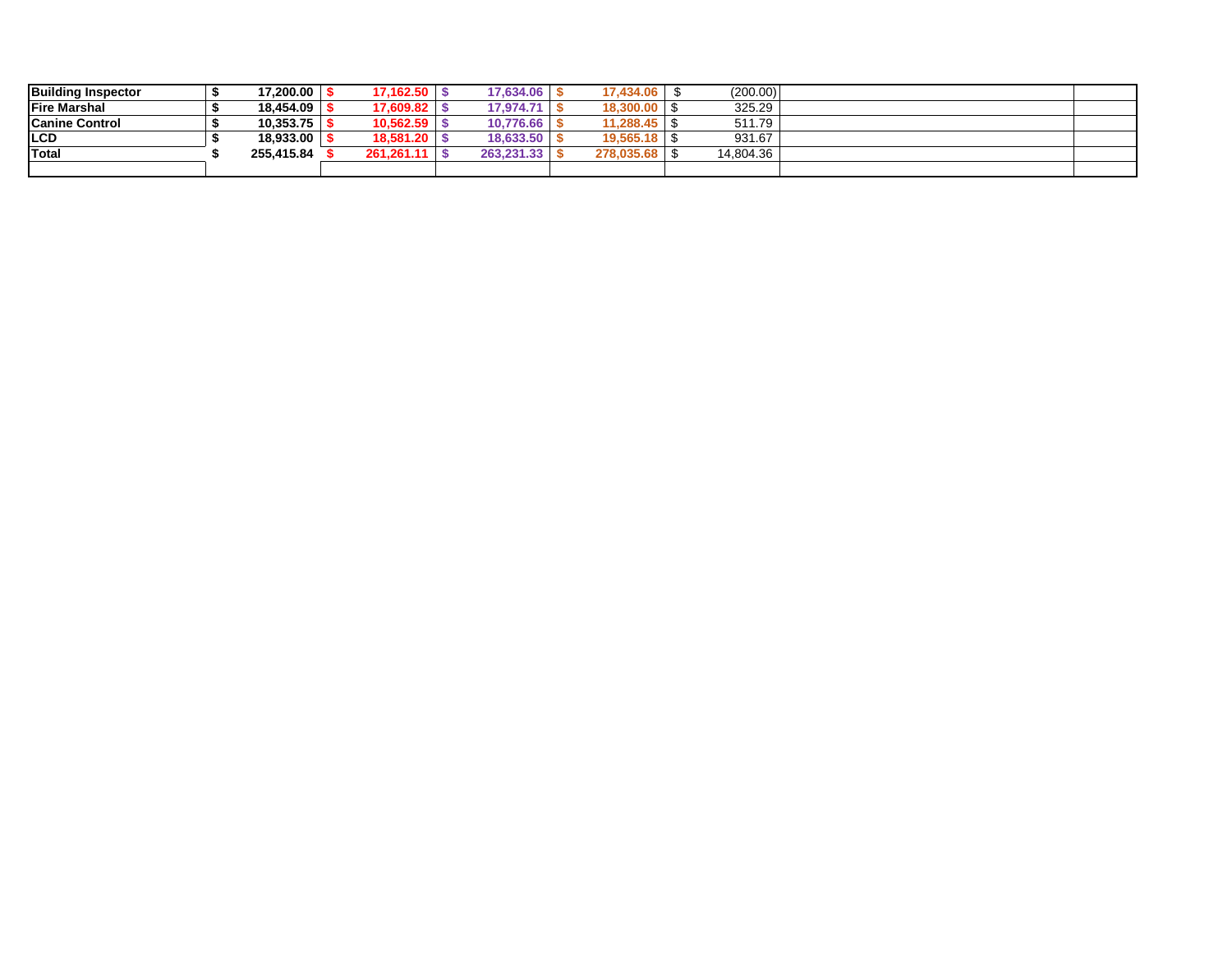| $\mathbf{0}$                      |                                      |                |                           |                 |                           |                              |              |                 |              |                |                                                                                                 |  |
|-----------------------------------|--------------------------------------|----------------|---------------------------|-----------------|---------------------------|------------------------------|--------------|-----------------|--------------|----------------|-------------------------------------------------------------------------------------------------|--|
|                                   |                                      | Approved       |                           | <b>Approved</b> |                           |                              |              | <b>Proposed</b> |              |                |                                                                                                 |  |
| <b>Public Works</b>               |                                      | 2019-2020      |                           | 2020/2021       |                           | <b>Approved</b><br>2021/2022 |              | 2022/23         |              |                |                                                                                                 |  |
|                                   |                                      |                |                           |                 |                           |                              |              |                 |              |                |                                                                                                 |  |
|                                   |                                      |                |                           |                 |                           |                              |              |                 |              |                | Contracted increase in wages, funds set aside for                                               |  |
| General                           | \$                                   | 508,875.91     | \$                        | 531,453.00      | \$                        | 560,093.86                   | \$           | 591,220.00 \$   |              |                | 31,126.15 $(1)$ retiree in spring of 2023 (accumulated vacation                                 |  |
|                                   |                                      |                |                           |                 |                           |                              |              |                 |              |                | and sicktime - contracted)                                                                      |  |
| Winter                            | \$                                   | 194,608.03     |                           | 187,200.00      | $\boldsymbol{\mathsf{s}}$ | 200,350.00                   |              | 225,000.00      | \$           | 24.650.00      | Increase in overtime, outside services, and salt                                                |  |
| <b>Equipment Maintenance</b>      | \$                                   | 107,000.00     | \$                        | 122.000.00      | \$                        | 145,000.00                   | \$           | 170,000,00      | $\mathsf{S}$ |                | 25,000.00 Aging equipment requires more repair work.                                            |  |
| <b>Town Garage</b>                | $\overline{\boldsymbol{\mathsf{s}}}$ | 29,100.00      | \$                        | 29,670.00       | $\mathbf{s}$              | 30,411.10                    | \$           | 30,411.00       | \$           | (0.10)         |                                                                                                 |  |
| <b>Street Lights</b>              | $\overline{\boldsymbol{\mathsf{s}}}$ | 26,393.75      | $\boldsymbol{\mathsf{s}}$ | 27,053.59       | \$                        | 26,500.00                    | \$           | $27,825.00$ \$  |              | 1,325.00       |                                                                                                 |  |
| <b>Transfer Station</b>           | \$                                   | 152,714.90     | \$                        | 208,899.02      | \$                        | 251,370.00                   | \$           | $264,112.40$ \$ |              | 12,742.40      | Increases in MIRA fees, and building and<br>equipment repairs                                   |  |
| LoCip                             | $\overline{\boldsymbol{\mathsf{s}}}$ | 37,077.00      | \$                        | 31,743.00       | $\mathbf{s}$              | 31,743.00                    | S.           | 31,743.00       | \$           |                |                                                                                                 |  |
| <b>Road Repairs</b>               | \$                                   | 400,000.00     | \$                        | 380,000.00      | $\boldsymbol{\mathsf{s}}$ | 450,000.00                   | \$           | 400,000.00      | \$           | (50,000.00)    |                                                                                                 |  |
| <b>Town Buildings</b>             | \$                                   | 2,000.00       | \$                        | 2,000.00        | \$                        | $2,000.00$ \$                |              | 2,000.00        | \$           |                |                                                                                                 |  |
| <b>Vehicle Replacement</b>        |                                      |                |                           |                 |                           |                              |              |                 | \$           |                |                                                                                                 |  |
| <b>Total</b>                      | \$                                   | 1,457,769.59   |                           | 1,520,018.62    | <b>S</b>                  | 1,697,467.96                 | S.           | 1,742,311.40    | \$           | 44,843.44      |                                                                                                 |  |
|                                   |                                      |                |                           |                 |                           |                              |              |                 |              |                |                                                                                                 |  |
| <b>Health and Welfare</b>         |                                      |                |                           |                 |                           |                              |              |                 |              |                |                                                                                                 |  |
|                                   |                                      |                |                           |                 |                           |                              |              |                 |              |                |                                                                                                 |  |
| <b>Social Services Office</b>     |                                      |                |                           |                 | \$                        | 7,920.00                     | \$           | $10,460.00$ \$  |              | 2.540.00       | (2) additional hours per week - position has required<br>more time to respond to those in need. |  |
| <b>Torrington Area Health</b>     | \$                                   | 9,839.00       | -\$                       | 9.839.00        | S.                        | 8,932.00                     | \$           | 8,686.00        | \$           | (246.00)       |                                                                                                 |  |
| <b>Foothills VNA</b>              | $\overline{\mathbf{3}}$              | 13,052.00      | $\boldsymbol{s}$          | 13,052.00       | \$                        | 13,052.00                    | -\$          | 13,052.00       | \$           |                |                                                                                                 |  |
| <b>Vital Statistics</b>           | \$                                   | 50.00          | \$                        | 50.00           | -\$                       | 50.00                        | -\$          | 50.00           | \$           | $\sim$         |                                                                                                 |  |
| <b>NW Family Service</b>          | \$                                   | 4,000.00       | $\mathbf{s}$              | 4,000.00        | \$                        | $4,000.00$ \$                |              | 4,000.00        | \$           | $\blacksquare$ |                                                                                                 |  |
| <b>NW Mental Health</b>           | \$                                   | 181.00         | \$                        | 181.00          | \$                        | $181.00$ \$                  |              | 200.00          | \$           | 19.00          |                                                                                                 |  |
| <b>INSURANCE - CIRMA - See In</b> | $\overline{\bullet}$                 |                | $\boldsymbol{s}$          |                 | $\mathbf{s}$              |                              | <b>S</b>     |                 | \$           |                |                                                                                                 |  |
| <b>Paramedic Intercept</b>        | $\overline{\boldsymbol{\mathsf{s}}}$ | 18,867.00      | \$                        | 18,680.00       | \$                        | 19,000.00                    | \$           | 18,700.00       | \$           | (300.00)       |                                                                                                 |  |
| Geer                              | \$                                   | 3,500.00       | \$                        | 3.500.00        | \$                        | 3,500.00                     | \$           | 3,500.00        | \$           |                |                                                                                                 |  |
| <b>Greenwoods Counseling</b>      | $\overline{\boldsymbol{\mathsf{s}}}$ | 5,000.00       | \$                        | 5,000.00        | S.                        | 5,000.00                     | S.           | 5,000.00        | \$           | $\mathbf{r}$   |                                                                                                 |  |
| <b>Community Foundation</b>       | $\overline{\boldsymbol{\mathsf{s}}}$ | $500.00$   \$  |                           | 500.00          | \$                        | 500.00                       | <b>S</b>     | 500.00          | \$           |                |                                                                                                 |  |
|                                   |                                      |                |                           |                 |                           |                              |              |                 |              |                | Increase due to more use of van, yearly inspections,                                            |  |
| <b>Norfolk Community Van</b>      | \$                                   | 20,050.00 \$   |                           | 20,050.00       | \$                        | 21,000.00                    | \$           | $24,500.00$ \$  |              | 3,500.00       | & maintenance                                                                                   |  |
| <b>FISH</b>                       |                                      |                |                           |                 |                           |                              | S            | 500.00          | $\sqrt{3}$   | 500.00         |                                                                                                 |  |
| <b>Total</b>                      | \$                                   | 75,039.00 \$   |                           | 74,852.00       | $\mathbf{s}$              | 83,135.00                    | \$           | 89,148.00       | \$           | 6,013.00       |                                                                                                 |  |
|                                   |                                      |                |                           |                 |                           |                              |              |                 |              |                |                                                                                                 |  |
| Parks & Recreation                |                                      |                |                           |                 |                           |                              |              |                 |              |                |                                                                                                 |  |
| Recreation                        | \$                                   | 27,320.00      | \$                        | 26,120.00       | \$                        | 29,020.00                    | \$           | $30,120.00$ \$  |              | 1,100.00       |                                                                                                 |  |
| <b>Parks &amp; Fountains</b>      | $\overline{\boldsymbol{\mathsf{s}}}$ | 24,725.00      | \$                        | 25,848.25       | \$                        | 27,020.00                    | \$           | $29,900.00$ \$  |              | 2,880.00       |                                                                                                 |  |
| <b>Fountains</b>                  | \$                                   |                | \$                        |                 | \$                        |                              | $\mathbf{s}$ |                 | \$           |                |                                                                                                 |  |
| <b>Ballfields</b>                 | \$                                   | 988.00         | \$                        | 986.00          | \$                        | 996.00                       | <b>S</b>     | 996.00          | \$           |                |                                                                                                 |  |
| <b>Tobey</b>                      | $\overline{\boldsymbol{\mathsf{s}}}$ | 42,591.00      | \$                        | 43,091.00       | \$                        | 47,328.20                    | \$           | 48,189.00       | $\sqrt{3}$   | 860.80         |                                                                                                 |  |
| <b>Total</b>                      | \$                                   | 95,624.00      |                           | 96,045.25       | <b>S</b>                  | 104,364.20                   | \$           | 109,205.00      | $\sqrt{3}$   | 4,840.80       |                                                                                                 |  |
| <b>Debt Service</b>               |                                      |                |                           |                 |                           |                              |              |                 |              |                |                                                                                                 |  |
| <b>Windows/EMS Principal</b>      | \$                                   | 132,051.00     | s.                        | 128,301.00      | -\$                       | 130,444.00                   | -\$          | 129,615.00      | \$           | (829.00)       |                                                                                                 |  |
| <b>Windows/EMS Interest</b>       | \$                                   | 17,914.00      | \$                        | 18,312.35       | \$                        | 14,307.00                    | \$           | 11,666.00       | \$           | (2,641.00)     |                                                                                                 |  |
| <b>EMS Building Principal</b>     | \$                                   | $\blacksquare$ | \$                        | ×.              |                           |                              |              |                 | \$           | $\blacksquare$ |                                                                                                 |  |
| <b>EMS Interest</b>               | \$                                   | $\blacksquare$ | $\mathbf{s}$              | ÷.              |                           |                              |              |                 | \$           | $\sim$         |                                                                                                 |  |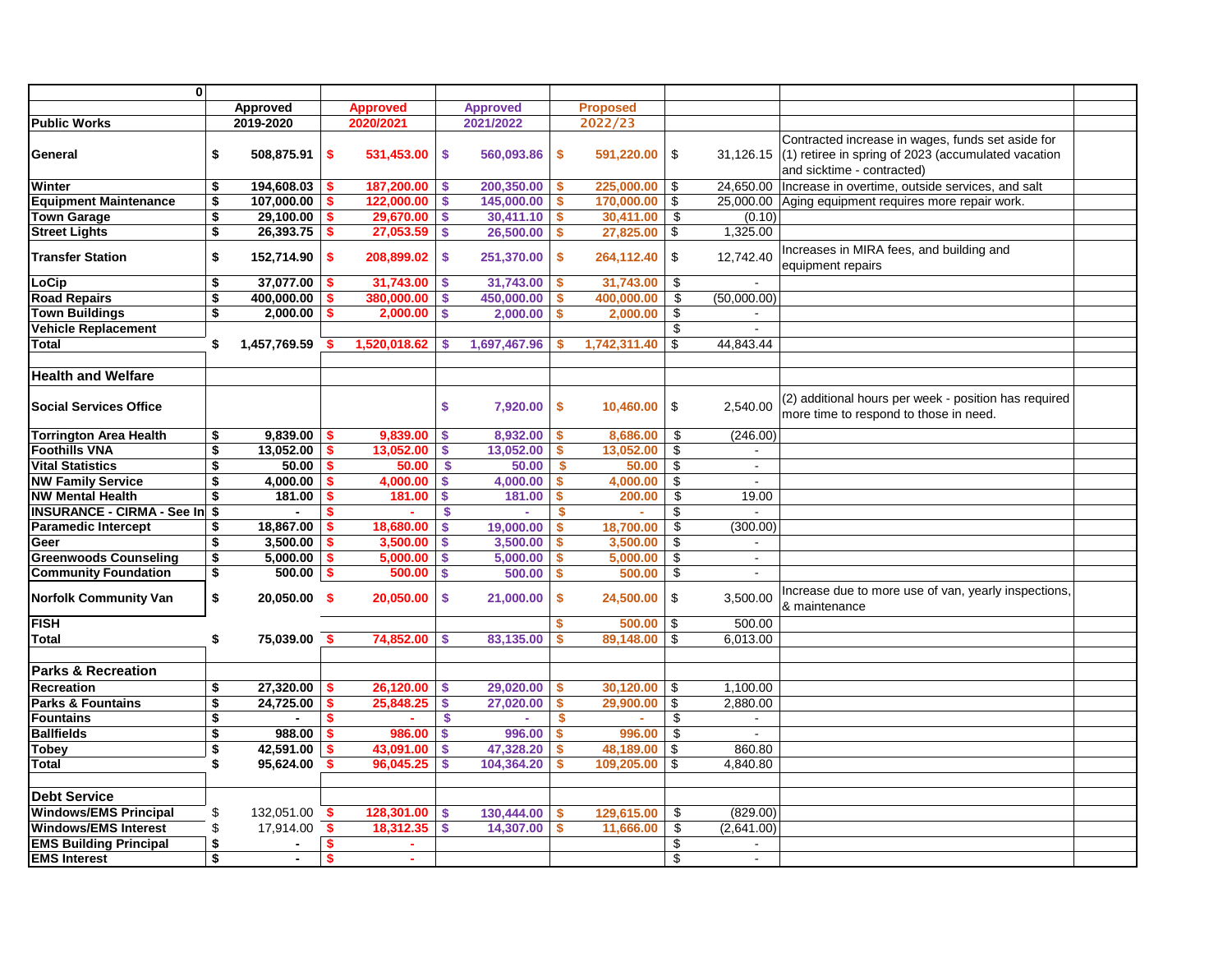| <b>NVFD/2 Plow Trucks Princ.</b>    | 95,000.00 \$ | 95,000.00  | 90,000,00  | 90,000.00     |             |                                     |
|-------------------------------------|--------------|------------|------------|---------------|-------------|-------------------------------------|
| <b>INFVD/2 Plow Trucks Int</b>      | $9,148.00$ : |            | 4,050.00   | 2,430.00      | (1,620.00)  |                                     |
| Mini Excavator Payment #2 of \$     | 14,733.00    | 14,792.92  | 14,792.00  |               | (14,792.00) |                                     |
|                                     |              |            |            |               |             |                                     |
| <b>CAPITAL IMPROVEMENT PROJECTS</b> |              |            |            |               |             |                                     |
| New Tanker Truck Loan               |              |            |            |               |             | Delivery of new tanker is Jan '23 - |
| <b>Bridge Repair Loan</b>           |              |            | 50,000,00  | 113,000.00 \$ | 63,000.00   |                                     |
|                                     |              |            |            |               |             |                                     |
| Total                               | 268.846.00   | 256,406.27 | 303,593.00 | 346,711.00    | 43,118.00   |                                     |
|                                     |              |            |            |               |             |                                     |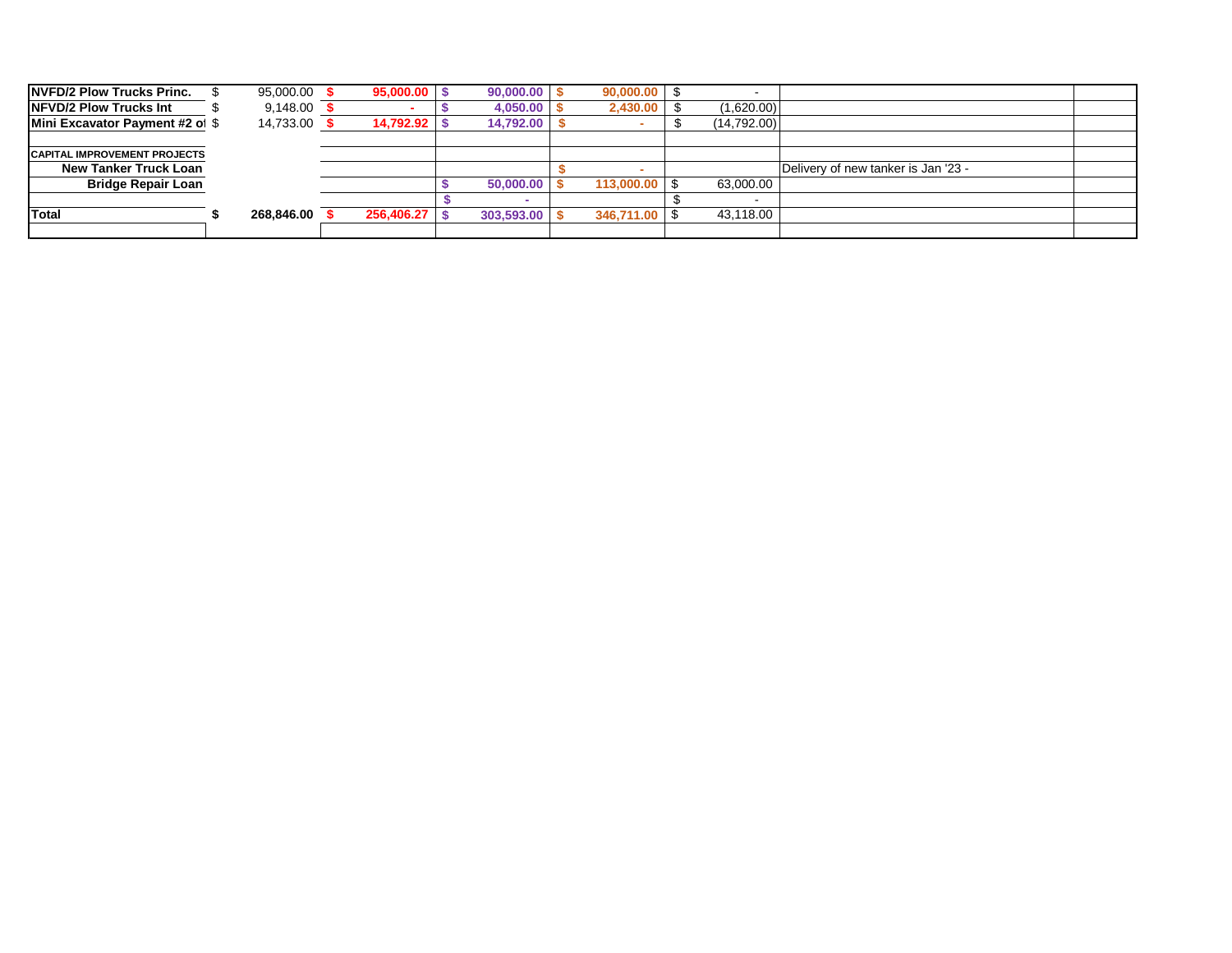| $\mathbf{0}$                                  |                         |                |              |                 |    |                 |          |                 |     |              |  |
|-----------------------------------------------|-------------------------|----------------|--------------|-----------------|----|-----------------|----------|-----------------|-----|--------------|--|
|                                               |                         |                |              |                 |    |                 |          |                 |     |              |  |
|                                               |                         | Approved       |              | <b>Approved</b> |    | <b>Approved</b> |          | <b>Proposed</b> |     |              |  |
| <b>Fixed charges</b>                          |                         | 2019-2020      |              | 2020/2021       |    | 2021/2022       |          | 2022/23         |     |              |  |
| <b>Pension DB</b>                             | \$                      | 97.600.00      | l S          | 97.600.00       | S. |                 | \$       |                 | \$  | $\sim$       |  |
| <b>Pension DC</b>                             | \$                      | 30,000.00      | - \$         | 30,000.00       | \$ | 35,000.00       |          | 40.000.00       | \$  | 5.000.00     |  |
| <b>Social Security/Medicare</b>               | \$                      | 62,000.00      | $\sim$       | 63,550.00       | \$ | 51,480.63       | S        | 68,395.69       | \$  | 16,915.06    |  |
| <b>Unemployment</b>                           | \$                      | 1,250.00       | $\mathsf{I}$ | 1,281.25        | \$ | 13,658.13       | \$       | 1,500.00        | \$  | (12, 158.13) |  |
| <b>Health Insurance</b>                       | \$                      | 180,720.00     | - \$         | 185,238.00      | \$ | 194,499.90      | S        | 209,087.39      | \$  | 14,587.49    |  |
| <b>EMS Incentive</b>                          | \$                      | $41,000.00$ \$ |              | 40.750.00       | \$ | 44,500.00       | S.       | 40.250.00       | \$  | (4,250.00)   |  |
| <b>Total</b>                                  |                         | 412.570.00     |              | 418,419.25      | \$ | 339,138.65      |          | 359,233.08      | \$  | 20.094.43    |  |
|                                               |                         |                |              |                 |    |                 |          |                 |     |              |  |
| Miscellaneous Expenses                        |                         |                |              |                 |    |                 |          |                 |     |              |  |
| Cemetery                                      | \$                      | $7,500.00$ \$  |              | 7.500.00        | \$ | 7,500.00        | \$       | 8.610.00        | \$  | 1,110.00     |  |
| <b>Capital Reserve</b>                        |                         | 149.000.00     | - \$         | 150.000.00      | \$ | 150,000,00      | S        | 150.000.00      | \$  |              |  |
| Loss Retention                                | S                       | 1,500.00       | <b>IS</b>    | 1.500.00        | \$ | 1,500.00        | S.       | 1,500.00        | \$  |              |  |
| <b>Elderly Nutrition</b>                      | \$                      | 1,000.00       | $\sim$       | 1,000.00        | \$ | 1,000.00        | <b>S</b> | 840.00          | \$  | (160.00)     |  |
| <b>Community Associates</b>                   | \$                      | 100.00         | l S          | 100.00          | \$ | 100.00          | \$       | 100.00          | \$  |              |  |
| Holidays                                      | \$                      | 6.800.00       | -\$          | 6,300.00        | \$ | 6,300.00        | \$       | 5,500.00        | \$  | (800.00)     |  |
| Library                                       | \$                      | 2,500.00       | - \$         | 2,500.00        | \$ | 2,500.00        | \$       | 2,500.00        | £.  |              |  |
| Susan B. Anthony                              | \$                      | 1,000.00       | - \$         | 1.000.00        | Ś  | 1.000.00        |          | 1.000.00        | \$  |              |  |
| Northwest Chore Ser                           | \$                      | 2.000.00       | -\$          | 2.000.00        | \$ | 2.000.00        |          | 4.000.00        | \$  | 2,000.00     |  |
| Youth Service Bureau                          | \$                      | 5,829.00       | -\$          | 5,829.00        | \$ | 5,946.00        | S        | 6,124.00        | \$  | 178.00       |  |
| <b>Farmington Valley Water</b>                | \$                      | 170.00         | - \$         | 170.00          | \$ | 186.00          |          | 200.00          | \$  | 14.00        |  |
| <b>Rural Transit</b>                          | $\overline{\mathbf{3}}$ | 2,957.00       | -\$          | 2,957.00        | \$ | 2,957.00        |          | 892.00          | \$  | (2,065.00)   |  |
| Municipal Agent on Aging                      | \$                      | 500.00         | -\$          | 500.00          | \$ | 500.00          |          | 500.00          | \$  |              |  |
| <b>Sewer Fees</b>                             | \$                      | 4.500.00       | S.           | 4,500.00        | \$ | 4.500.00        |          | 4.500.00        | \$  | $\sim$       |  |
| <b>NW Conservation Dist</b>                   | \$                      | 600.00         | - \$         | 600.00          | \$ | 600.00          |          | 600.00          | \$  | ÷.           |  |
| <b>Housatonic Valley Water</b>                | \$                      | 250.00         | $\sim$       | 250.00          | \$ | 250.00          |          | 250.00          | \$  |              |  |
| HOUS VALLEY COALITION AGAINST SUBSTANCE ABUSE |                         |                |              |                 |    | 246.00          |          | 250.00          | \$  | 4.00         |  |
| <b>NW Reg Housing Council</b>                 | \$                      | $100.00$   \$  |              | 100.00          | \$ | 100.00          |          | 100.00          | \$  |              |  |
| <b>Hepatitis Shot</b>                         | \$                      | $700.00$   \$  |              | 700.00          | \$ | 700.00          | \$       |                 | \$  | (700.00)     |  |
| <b>Total</b>                                  | \$                      | 187,006.00     |              | 187,506.00      | \$ | 187.885.00      |          | 187.466.00      | \$. | (419.00)     |  |
|                                               |                         |                |              |                 |    |                 |          |                 |     |              |  |